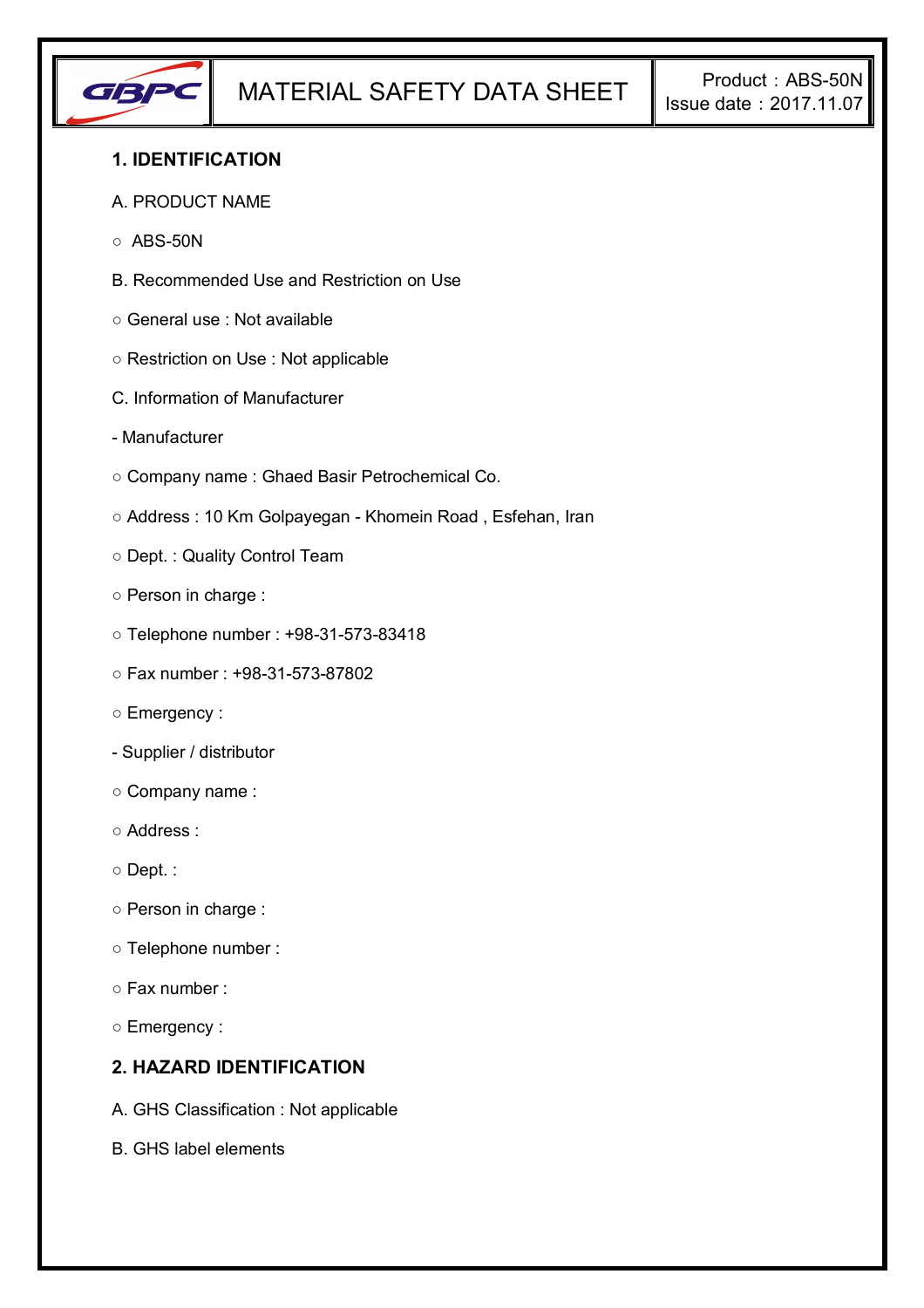

- Hazard symbols : Not applicable
- Signal word : Not applicable
- Hazard statement : Not applicable
- Precautionary statements : Not applicable
- C. Other hazards which do not result in classification :
- NFPA rating: (0~4 steps) : Health=1, Flammability=1, Reactivity=0

# **3. COMPOSITION/INFORMATION ON INGREDIENTS**

| Chemical name                              | CAS No         | Contents(%) |
|--------------------------------------------|----------------|-------------|
| Acrylonitrile-butadiene-styrene co-polymer | 9003-56-9      | $97 - 100$  |
| Stabilizer                                 | Proprietary    | $0 - 1$     |
| Lubricant                                  | Proprietary    | $0 - 2$     |
| Acrylonitrile monomer                      | $107 - 13 - 1$ | < 0.1       |
| Butadiene monomer                          | 106-99-0       | < 0.1       |
| Styrene monomer                            | 100-42-5       | < 0.1       |

# **4. FIRST-AID MEASURES**

A. Eye Contact :

- Immediately flush eyes with plenty of water at least 15minutes.
- If irritation persists, get a doctor's examination.
- Lifting eyelids occasionally to wash eyelids down enough to follow up.
- B. Skin Contact :
- Wash the contaminated skin area with running water.
- Cooling the contaminated skin with cool running water when contact with melt.
- Get medical attention when burn by melt.
- C. Inhalation :
- Remove exposed person to fresh air.
- Remove victim to fresh air and keep at rest in a position comfortable.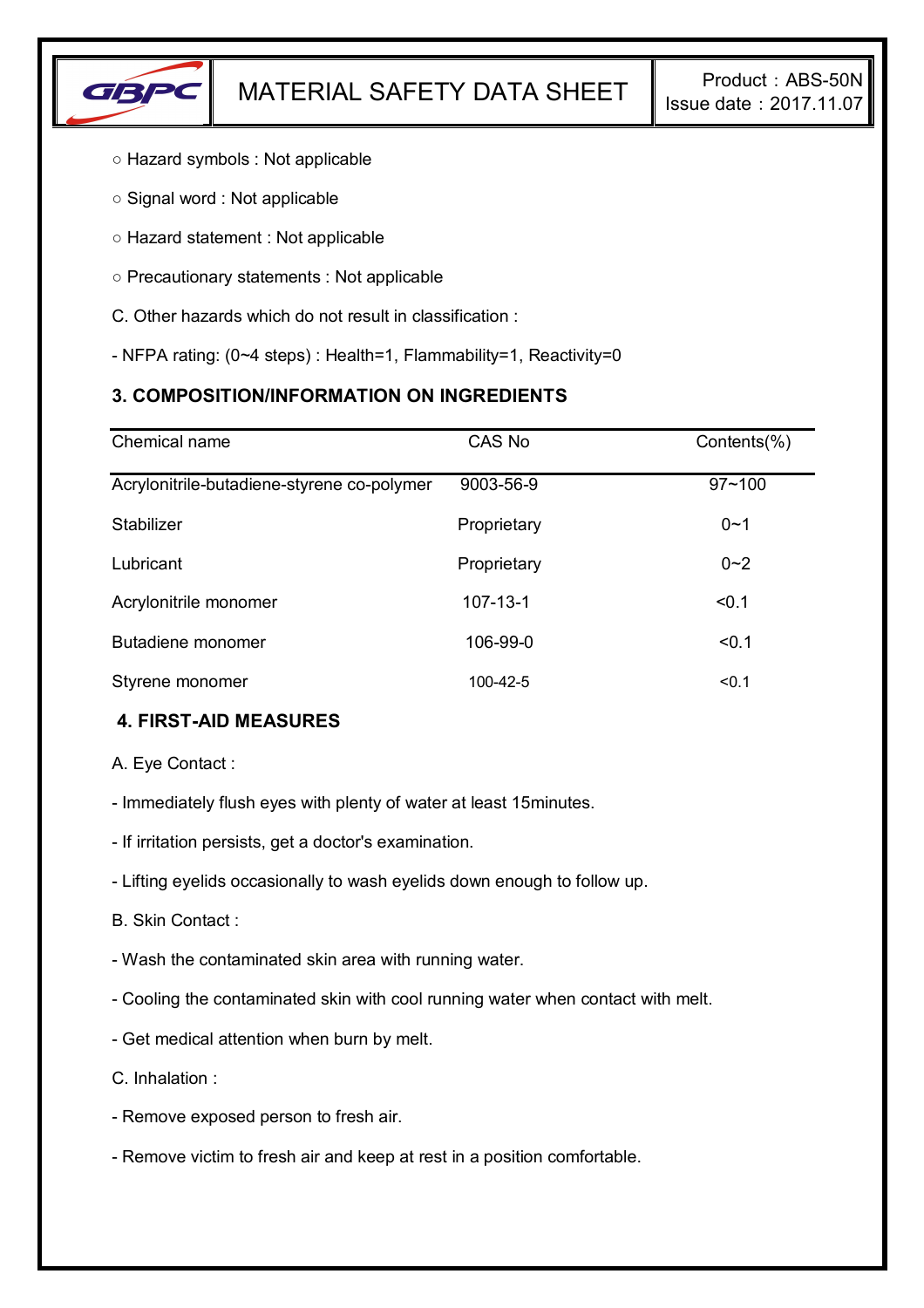

- Get medical attention.
- D. Ingestion :
- Rinse mouth with water.
- Give large amounts of water to relieve stimulus.
- Toxic by ingestion does not high.
- If irritation or symptoms occurs, get a doctor's examination.
- E. Delay and immediate effects and also chronic effects from short and long term
- exposure : Not available
- F. Notice to Physician :
- Treatment may vary with condition of victim and specifics of incident.

# **5. FIRE FIGHTING MEASURE**

- A. Suitable (Unsuitable) extinguishing media :
- Extinguishing media : Carbon Dioxide, Dry Chemical, Water.
- Unsuitable Extinguishing media : Do not use direct water.
- Big Fire : Water spray, regular foam
- B. Specific hazards arising from the chemical
- Combustion : Carbon monoxide, Carbon dioxide, hydrogen cyanide
- Levels of fire hazard : Not available
- C. Fire fighting procedures and equipments :
- Wear appropriate personal protective equipment(see section 8. EXPOSURE

### CONTROLS/PERSONAL PROTECTION).

- Avoid inhalation of smoke or gas when fire fighting.
- Move container from fire area if it can be done without risk.
- Cool containers with water until well after fire is out.

### **6. ACCIDENTAL RELEASE MEASURES**

A. Personal Precautions, Protective Equipment and Emergency procedures :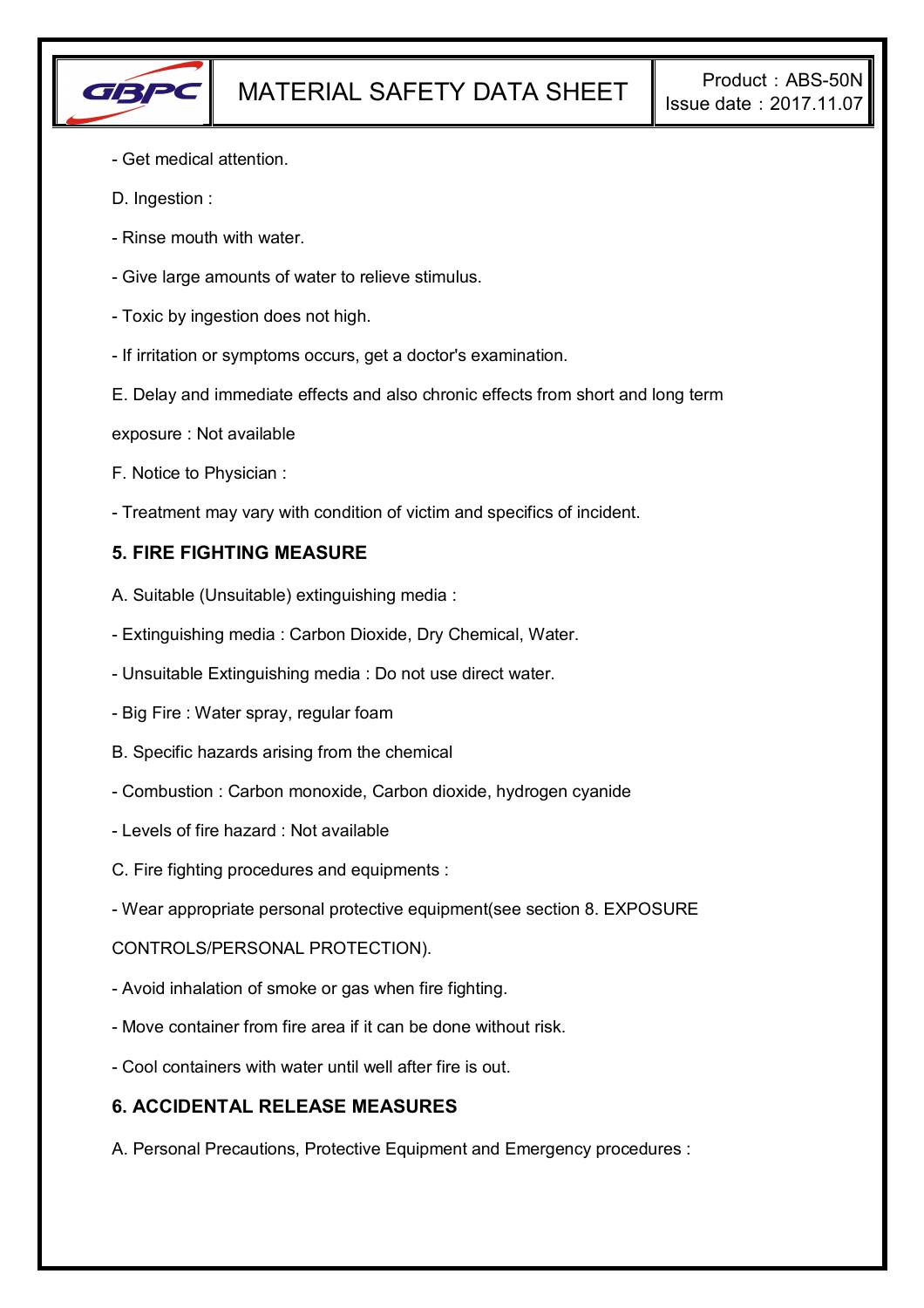

- Perform in accordance with 「See section 8. EXPOSURE CONTROLS /

PERSONAL PROTECTION」. Put on appropriate personal protective equipment.

- Where possible allow leak of molten material to solidify mechanical and

chemical protective.

- Use a way to minimize dust.
- Avoid contact with eyes and skin.
- Avoid inhalation of substance itself or combustion.
- Evacuation against the wind.
- Avoid contact with heat, sparks, flame or other ignition sources.
- B. Environmental Precautions
- Avoid dispersal of spilt material and runoff and contact with waterways, drains

and sewers. If large spills, advise emergency services.

- C. Methods and materials for containment and cleaning up :
- For small spills.
- Remove all sources of ignition.
- Suppression occurrence of dust.
- Appropriate container for disposal of spilled material collected.
- Ventilate leak areas and clearing leak area.
- For large spills.
- Remove all sources of ignition.
- Suppression occurrence of dust.
- Avoid entering to sewers or water system.
- For disposal of spilled material in appropriate containers collected and clear

surface.

- Appropriate container for disposal of spilled material collected.

# **7. HANDLING AND STORAGE**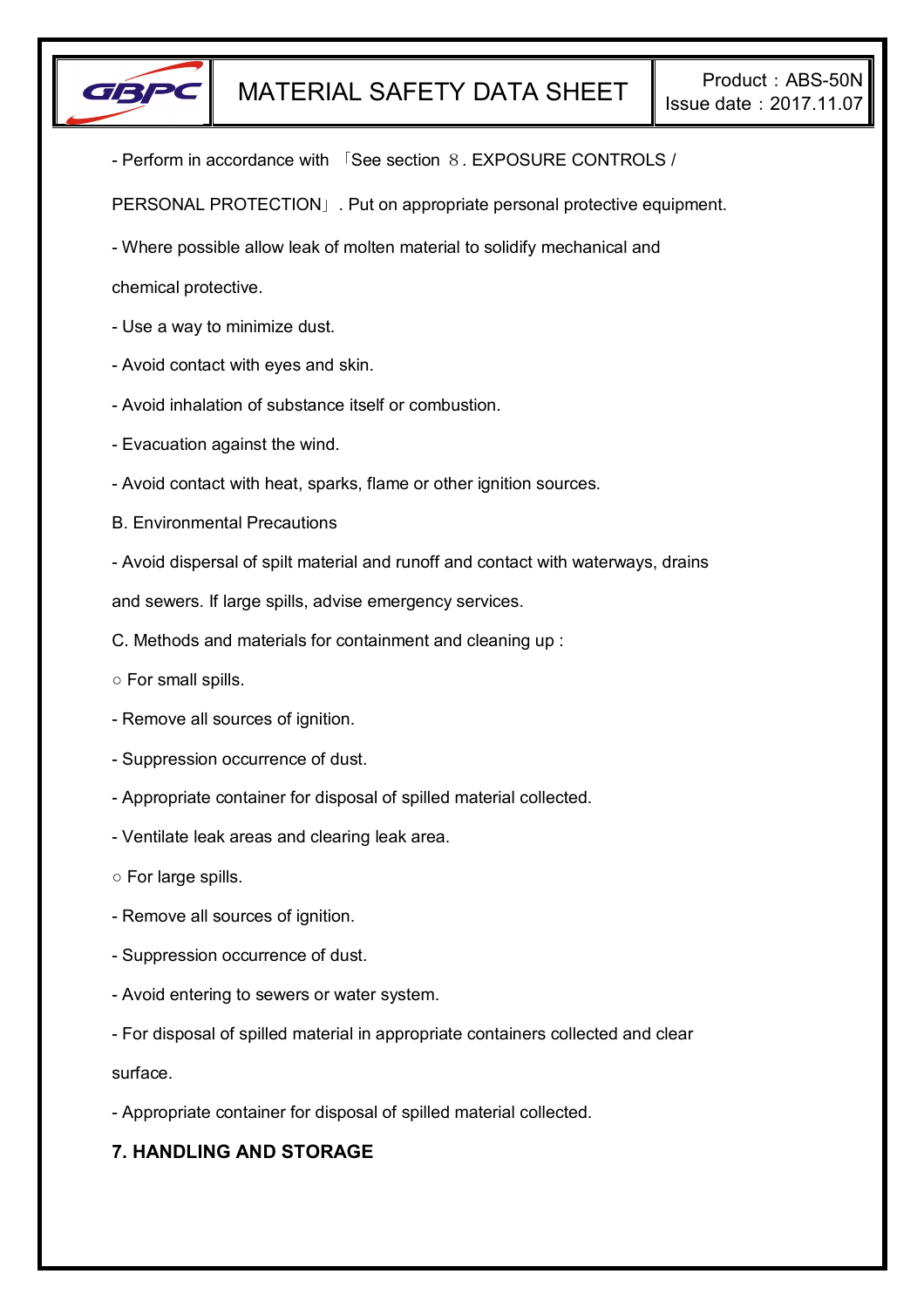

- A. Handling :
- Perform in accordance with 「See section 8. EXPOSURE CONTROLS /

PERSONAL PROTECTION」. Put on appropriate personal protective equipment.

- Handle in a well-ventilated place.
- Avoid contact with heat, sparks, flame or other ignition sources.
- Remove all sources of ignition.
- Use all the equipment after the ground.
- Wash thoroughly after handling.
- B. Storage Precautionary Statements :
- Keep in original container and tightly closed.
- Avoid contact moisture.
- Avoid contact with incompatible materials.

### **8. EXPOSURE CONTROLS/PERSONAL PROTECTION**

- A. Exposure limit
- Exposure limit under ISHL : Not applicable
- ACGIH : Not applicable
- Biological exposure limits : Not applicable
- B. Engineering Controls

- A system of local and/or general exhaust is recommended to keep employee exposures above the Exposure Limits. Local exhaust ventilation is generally preferred because it can control the emissions of the contaminant at its source, preventing dispersion of it into the general work area. The use of local exhaust ventilation is recommended to control emissions near the source.

C. Personal Protective Equipment :

 $\gamma$  Respiratory Protection : Use the respirator be given official approval by Iranian Occupational Health Association (IOHA). Under conditions of frequent use or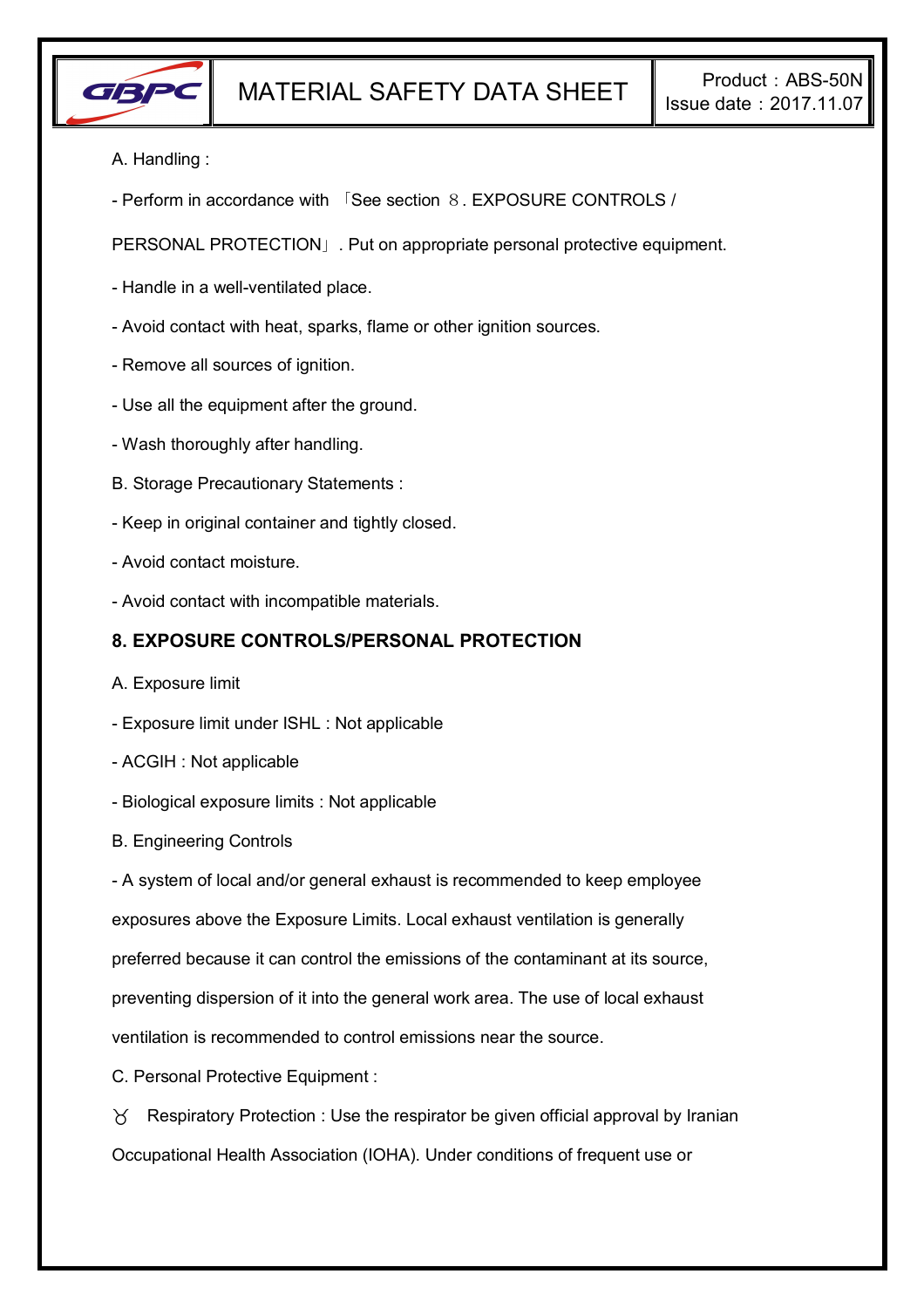

heavy exposure, Respiratory protection may be needed. Respiratory protection is ranked in order from minimum to maximum. Consider warning properties before use.

- Dust, mist, fume-purifying respiratory protection

- Any air-purifying respirator with a corpuscle filter of high efficiency

- Any respiratory protection with a electromotion fan(for dust, mist,

fume-purifying)

※ For Unknown Concentration or Immediately Dangerous to Life or

**Health** 

- Self-contained breathing apparatus(pressure-demand or other

positive-pressure mode in combination)

- Supplied-air respirator with full facepiece

 $\forall$  Eye Protection : Wear primary eye protection such as splash resistant safety

goggles with a secondary protection faceshield. Provide an emergency eye

wash station and quick drench shower in the immediate work area.

 $\gamma$  Hand Protection : Wear chemical resistant protected gloves if there is hazard potential for direct skin contact. Wear heat resistant protected gloves to withstand the temperature of molten product.

 $\gamma$  Body Protection : Wear chemical resistant protected clothing if there is hazard potential for direct contact.

# **9. PHYSICAL AND CHEMICAL PROPERTIES**

A. Appearance : Solid

B. Odor : Distinctive odor

C. Odor threshold : Not available

D. pH : 7

E. Melting point/Freezing point : Not applicable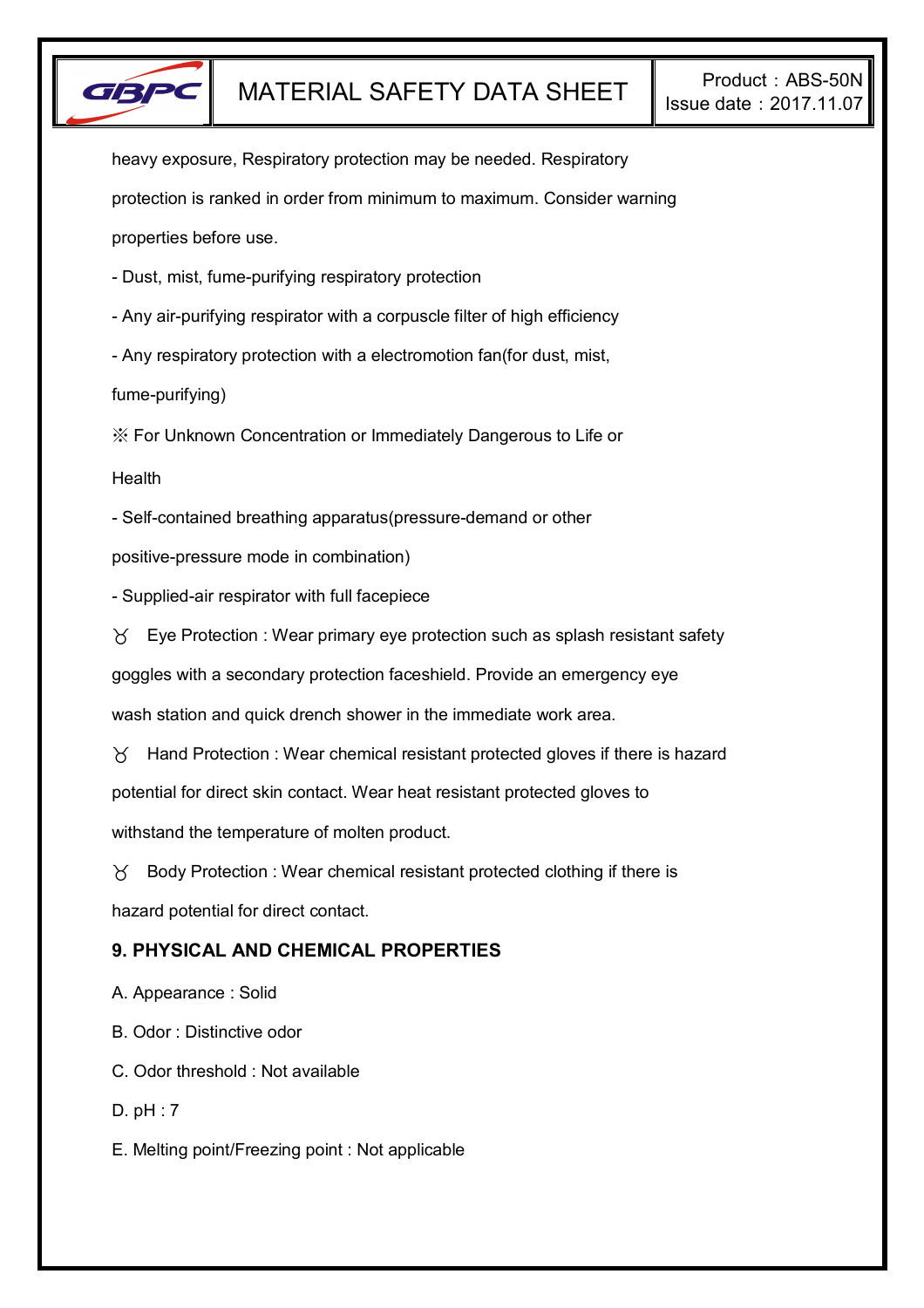

- F. Initial Boiling Point/Boiling Ranges : Not applicable
- G. Flash point : 349℃(660℉)
- H. Evapourating Rate : Not applicable
- I. Flammability(solid, gas) : 1/16" HB(UL 94)
- J. Upper/Lower Flammability or explosive limits : Not available
- K. Vapour pressure : Not applicable
- L. Solubility :
- Water : Insoluble
- Acetone, MEK, dichloromethane: Soluble
- Alcohol, Mineral Oil: insoluble
- M. Vapour density(Air=1) : Not applicable
- N. Relative density : 1.02~1.17
- O. Partition coefficient of n-octanol/water : Not available
- P. Autoignition Temperature : 455℃
- Q. Decomposition Temperature : Not applicable
- R. Viscosity : Not applicable
- S. Molecular weight : 50,000~200,000

### **10. STABILITY AND REACTIVITY**

- A. Stability
- This material is stable under recommended storage and handling conditions
- Decompose at 320℃ on heating.
- B. Possibility of Hazardous Reaction
- Will not occur.
- C. Conditions to Avoid
- Avoid contact with heat.
- Avoid contact with heat, sparks, flame or other ignition sources.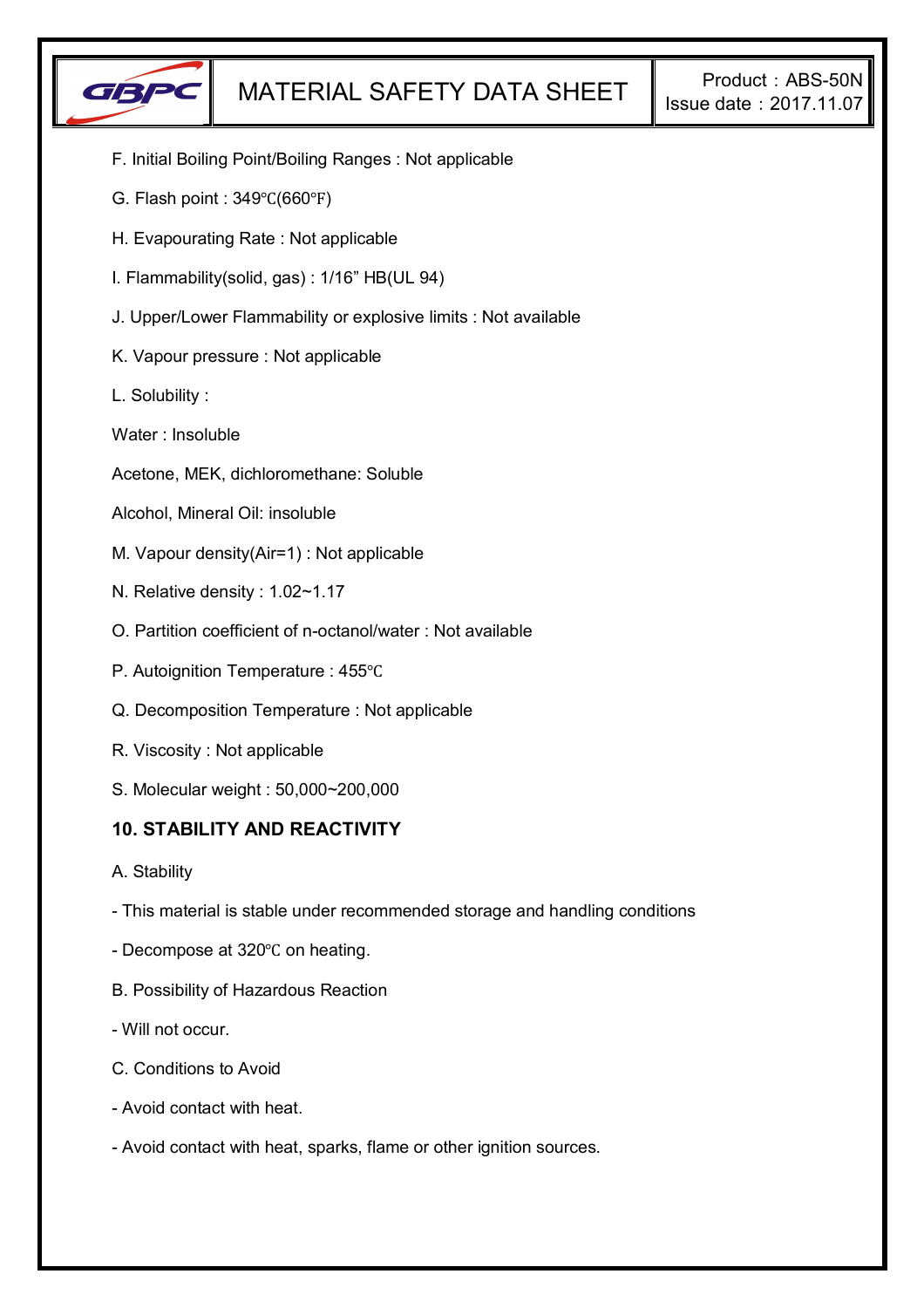

- D. Materials to Avoid
- Strong oxidizing agents.
- E. Hazardous Decomposition Products
- Hydrogen cyanide
- Generate monomer, oxides, gas/steam, hydrocarbon, low-molecular oligomers

ring, gas products when heated to high temperature.

# **11. TOXOCOLOGICAL INFORMATION**

- A. Information on the likely routes of exposure
- $\forall$  (Respiratory tracts) : Not available
- $\forall$  (Oral): Not available
- (Eye ∙ Skin) : Not available
- B. Delayed and immediate effects and also chronic effects from short and long term

exposure

- $\forall$  Acute toxicity : Not available
- $\gamma$  Skin corrosion/irritation : Not available
- $\gamma$  Serious eye damage/irritation : Not available
- $\gamma$  Respiratory sensitization : Not available
- $X$  Skin sensitization : Not available
- Carcinogenicity : Not available
- $\gamma$  Germ cell mutagenicity : Not available
- $\gamma$  Reproductive toxicity : Not available
- $\gamma$  Specific target organ toxicity(single exposure) : Not available
- $\gamma$  Specific target organ toxicity(repeated exposure) : Not available
- $\chi$  Aspiration hazard : Not available
- Chronic effect : Not available
- C. Calculation the classification of the mixture(acute toxicity estimate calculation
- etc.) : Not applicable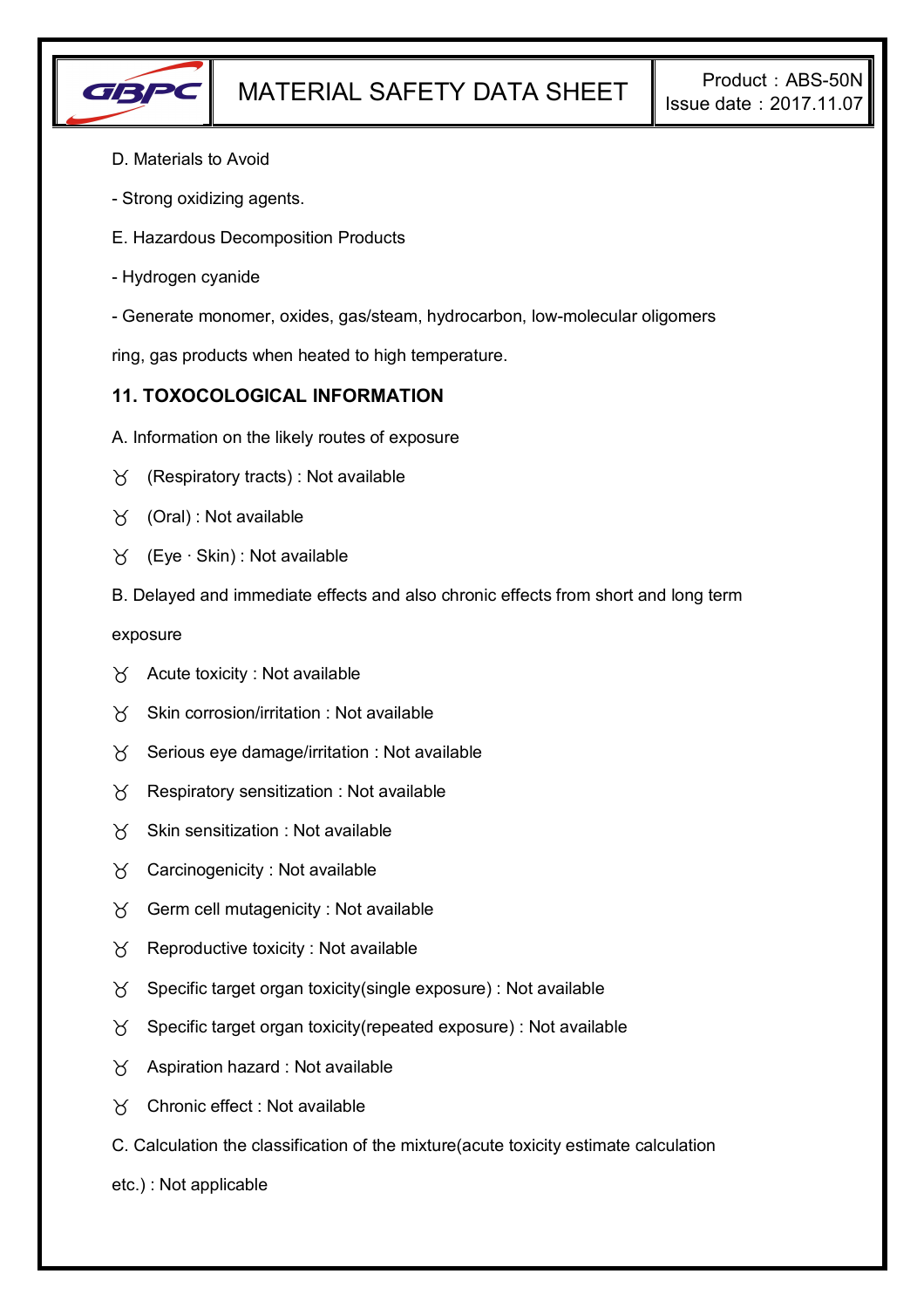

# **12. ECOLOGICAL INFORMATION**

- A. Ecotoxicity : Not available
- B. Persistence and degradability : Not applicable
- C. Bioaccumulative potential : Not applicable
- D. Mobility in soil : Not available
- E. Other adverse effects : Not applicable

# **13. DISPOSAL CONSIDERATION**

A. Disposal methods

- The user of this product must properly characterize the waste/container generated from the use of this product in accordance with all applicable federal, state and/or local laws and regulations in order to determine the proper disposal of the waste in accordance with all applicable federal, state and/or local laws and regulations.

B. Special precautions for disposal :

- The user of this product must disposal by oneself or entrust to waste disposer or person who other' s waste recycle and dispose, person who establish and operate waste disposal facilities.

- Dispose of waste in accordance with local regulation.

### **14. TRANSPORT INFORMATION**

- A. UN number : Not regulated for transport of dangerous goods
- B. Proper shipping name : Not applicable
- C. Hazard class : Not applicable
- D. Packing group : Not applicable
- E. Marine pollutant : Not applicable
- F. Special precautions for user related to transport or transportation measures :

1) EmS FIRE SCHEDULE : F-A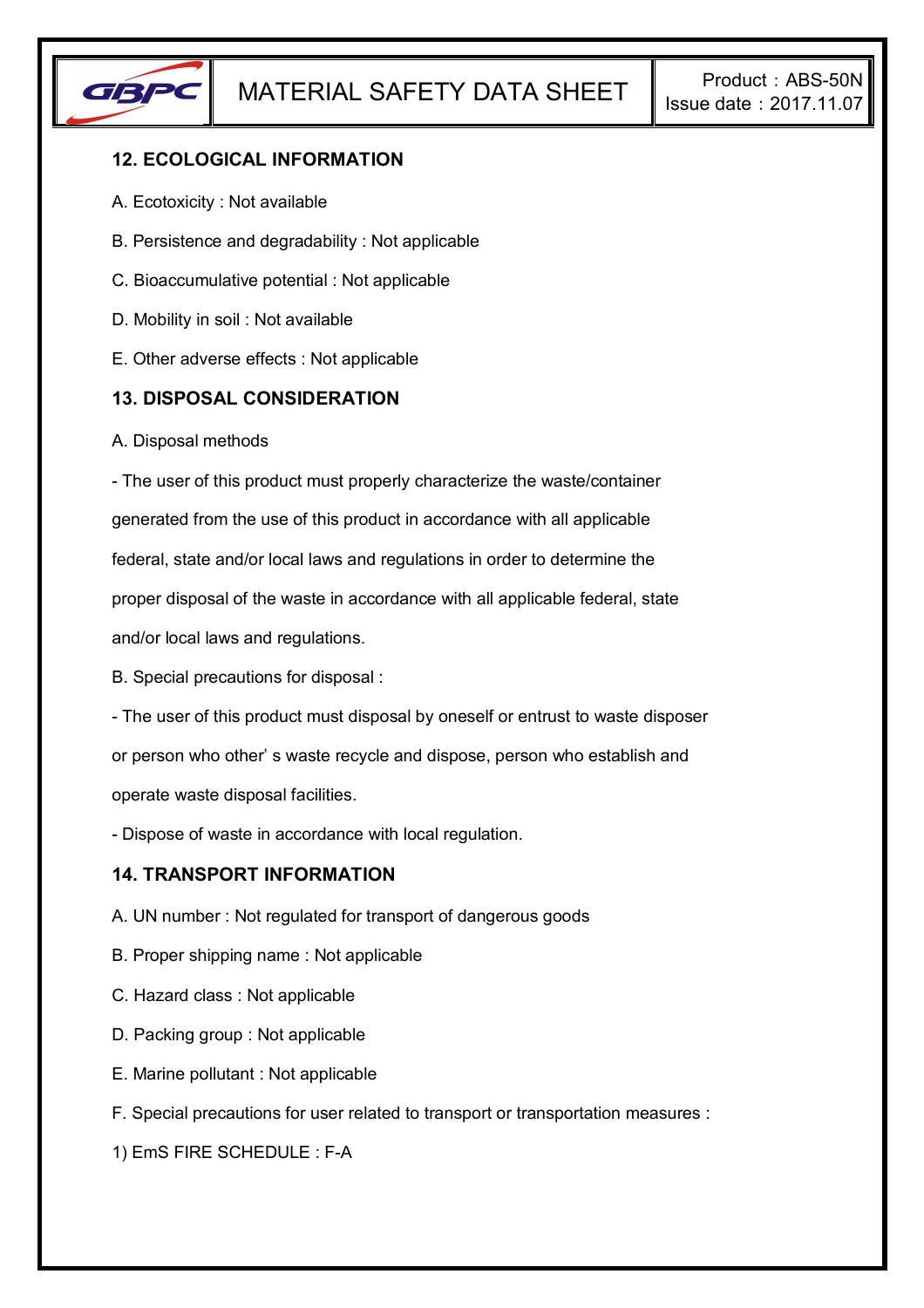

#### 2) EmS SPILLAGE SCHEDULE : S-H

# **15. REGULATORY INFORMATION**

A. This product is not subject to the chemical for classification and labeling

under ISHL Article 41.

- B. The Toxic Chemical Control Act
- This product is not classified as Toxic chemical and Observational chemical
- Toxic Release Inventory(TRI) Chemicals: Not regulated
- C. Dangerous goods Safety Management Law: Not applicable
- D. US regulations
- OSHA regulation (29CFR1910.119) : Not applicable
- CERCLA section 103 (40CFR302.4) : Not applicable
- EPCRA section 302(40CFR355.30) : Not applicable
- EPCRA section 304(40CFR355.40) : Not applicable
- EPCRA section 313(40CFR372.65) : Not applicable
- E. Other local or international regulation
- POPs Management Law : Not applicable
- Rotterdam Convention on Harmful Chemicals & Pesticides : Not applicable
- Stockholm Convention on Persistent Organic Pollutants : Not applicable
- Montreal Protocol on Substances That Deplete the Ozone Layer
- : Not applicable
- Information of EU Classification : Not available

### **16. OTHER INFORMATION**

#### A. Reference

- This MSDS is prepared in accordance with ISHL Article 41 and GBPC Petrochemical Co.,

Ltd.

B. Issue date:2017.11.07